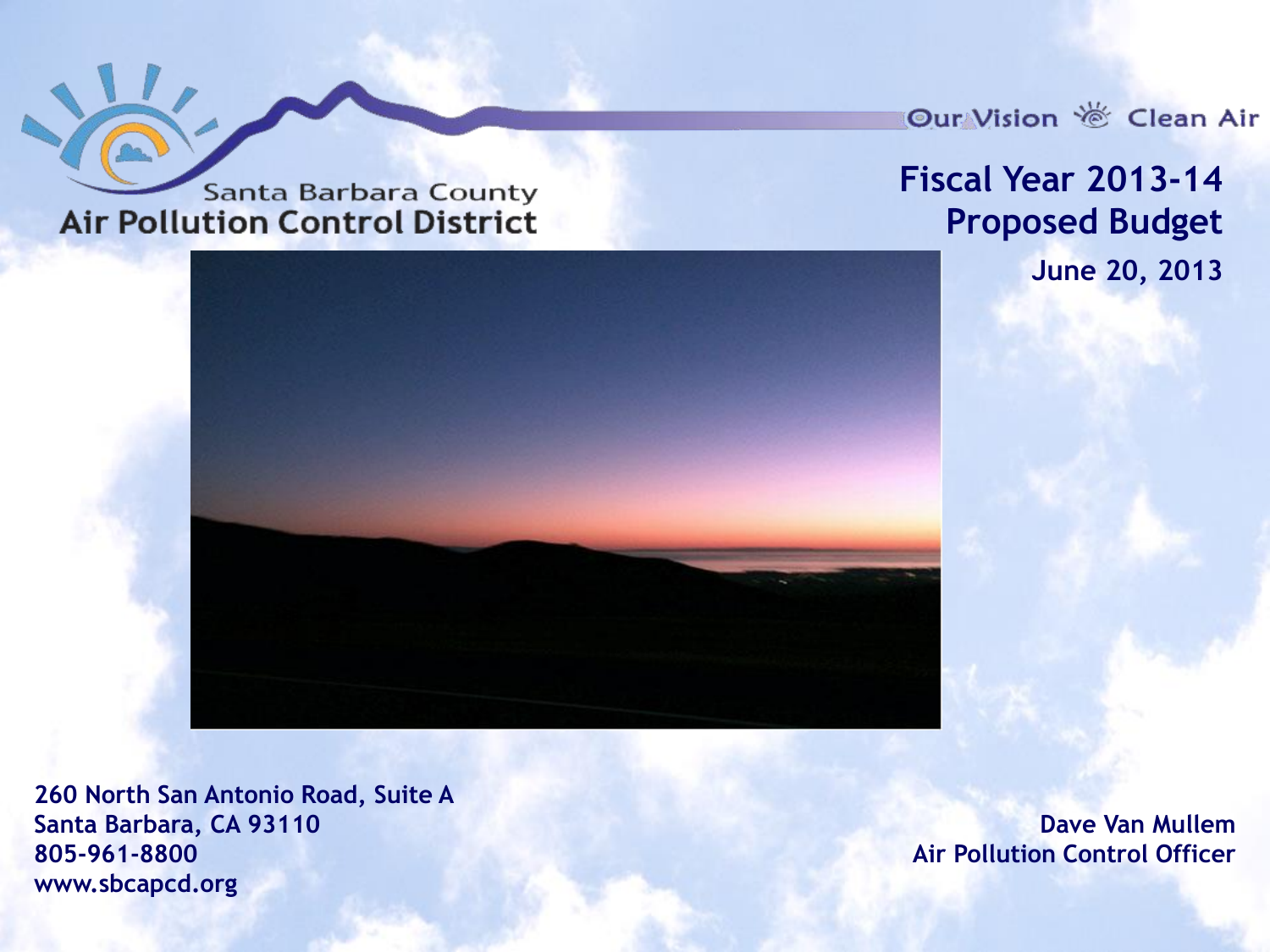# Budget at a Glance

- FY 2012-13 Adopted Budget: \$9,158,240
- FY 2013-14 Proposed Budget: \$8,953,402
- FY 2012-13 Staffing: 48.0
- FY 2013-14 Staffing: 46.0
- No plan to use strategic reserves for ongoing costs

June 20, 2013 2



\$204,838<br>decrease

2.0 FTE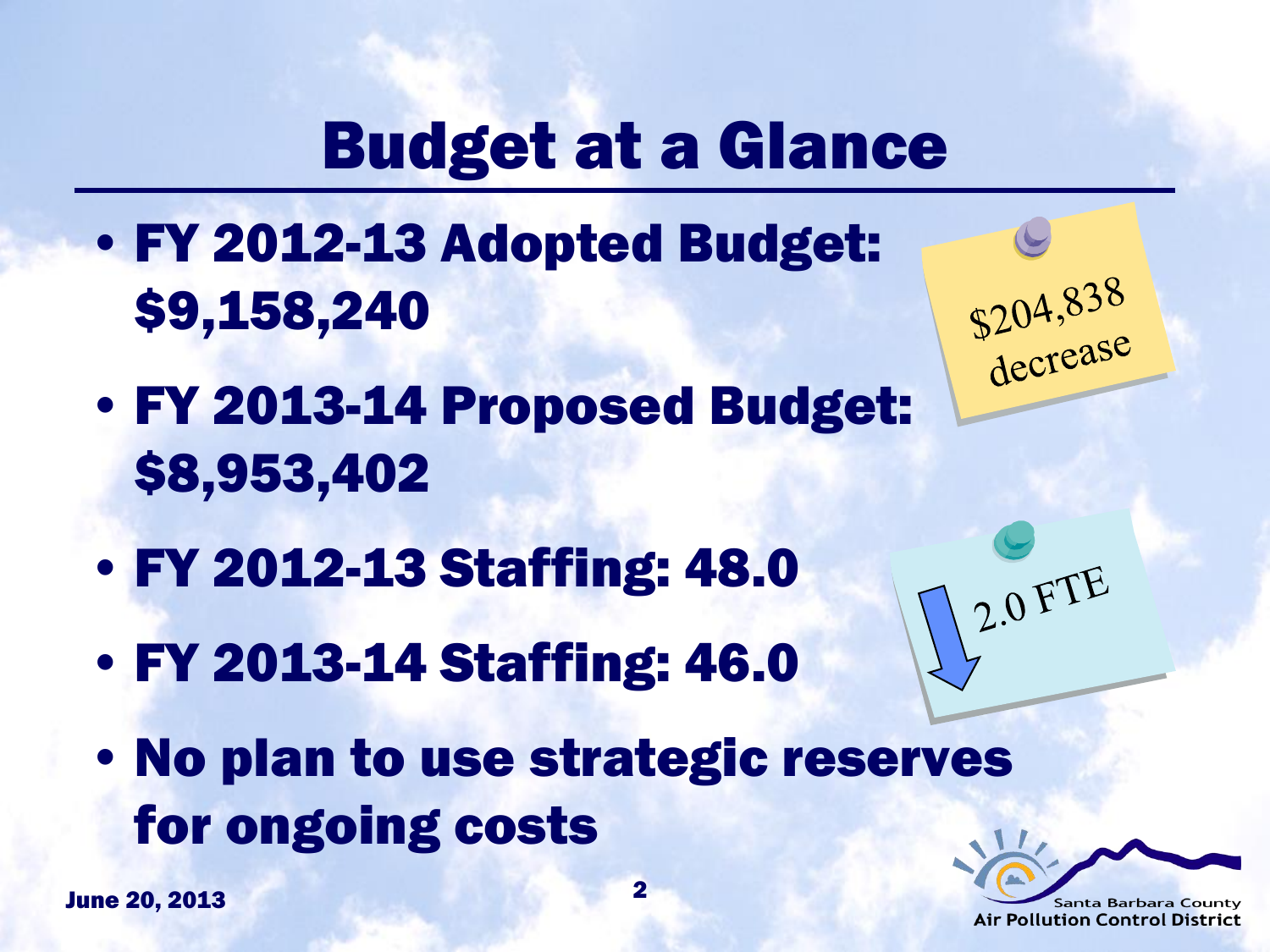## Major Factors Affecting the Budget

- Project a 1.7% Annual Consumer Price Index (CPI) fee increase, Rule 210
- Retirement rate increase of 2.1% (approximately \$26,800 increase)
- Retirement System PEPRA/Plan 8
- Reduction in Services & Supplies (\$223,826)
- Staffing level (46 FTE)

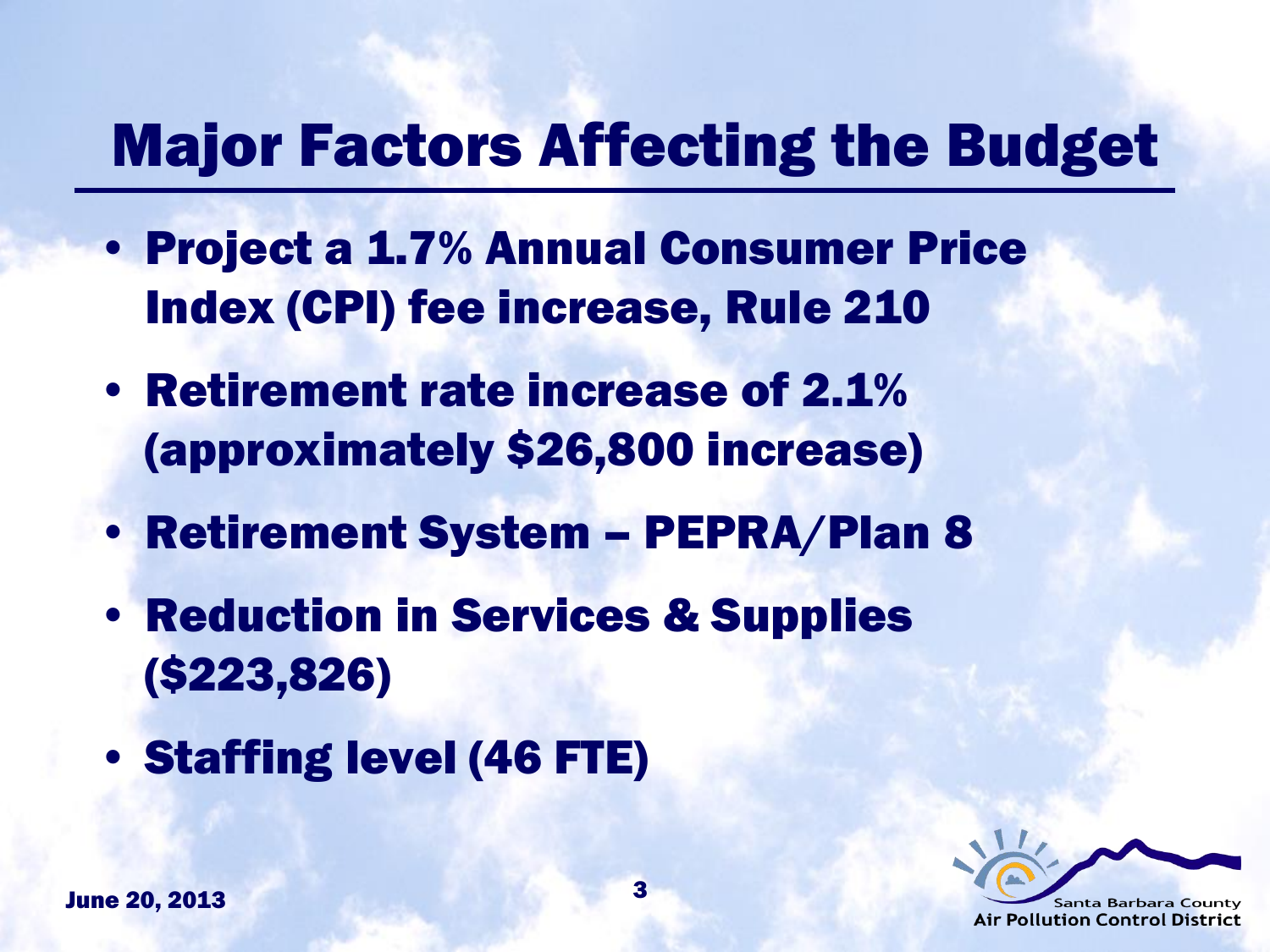## Revenue Plan

| <b>REVENUE PLAN</b>            |            |            |            |                 |                  |          |
|--------------------------------|------------|------------|------------|-----------------|------------------|----------|
|                                | Actual     | Adopted    | Est Act.   | Proposed        | <b>Budget to</b> |          |
|                                | FY 2011-12 | FY 2012-13 | FY 2012-13 | FY 2013-14      | Budget Var.      |          |
| <b>Operating Revenues</b>      |            |            |            |                 |                  |          |
| Licenses & Permits             | 4,162,557  | 3,456,898  | 3,638,107  | 3,211,147       | (245, 751)       | $-7.1%$  |
| Use of Money (Interest)        | 47,067     | 75,000     | 30,000     | 50,000          | (25,000)         | $-33.3%$ |
| Federal, State, and            | 2,848,842  | 2,831,225  | 2,860,427  | 2,835,879       | 4,654            | 0.2%     |
| <b>Other Governments</b>       |            |            |            |                 |                  |          |
| <b>Charges for Services</b>    | 1,629,644  | 1,565,044  | 1,608,416  | 1,606,272       | 41,228           | 2.6%     |
| Miscellaneous Revenue          | 9,022      | 2,040      | 2,040      | 2,000           | (40)             | $-2.0%$  |
| <b>Operating Total</b>         | 8,697,132  | 7,930,207  | 8,138,990  | 7,705,298       | (224, 909)       | $-2.8%$  |
| <b>Other Financing Sources</b> |            |            |            |                 |                  |          |
| Decrease in Fund Balance       | 634,810    | 1,228,033  | 1,228,033  | 1,248,104       | 20,071           | 1.6%     |
| Revenue Plan Total             | 9,331,942  | 9,158,240  | 9,367,023  | 8,953,402<br>\$ | (204, 838)<br>\$ | $-2.2%$  |

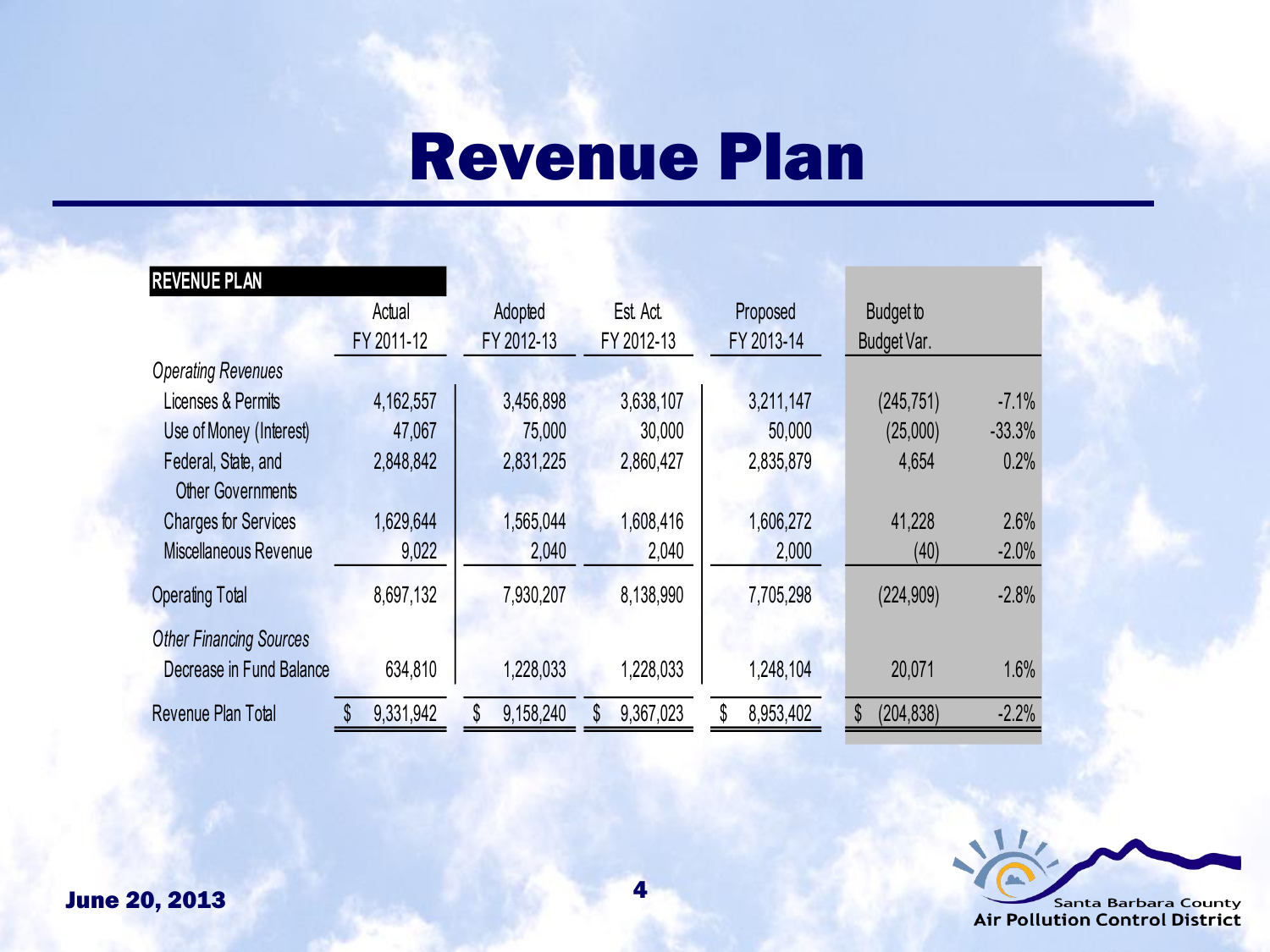# Expenditure Plan

| <b>EXPENDITURE PLAN</b>         |            |           |            |           |            |           |            |           |                  |          |
|---------------------------------|------------|-----------|------------|-----------|------------|-----------|------------|-----------|------------------|----------|
|                                 | Actual     |           | Adopted    |           | Est Act    |           | Proposed   |           | <b>Budget to</b> |          |
|                                 | FY 2011-12 |           | FY 2012-13 |           | FY 2012-13 |           | FY 2013-14 |           | Budget Var.      |          |
| <b>Operating Expenditures</b>   |            |           |            |           |            |           |            |           |                  |          |
| Administration                  | \$         | 3,546,003 | \$         | 3,318,852 | \$         | 3,209,190 | \$         | 3,365,397 | \$<br>46,545     | 1.4%     |
| Engineering                     |            | 2,098,466 |            | 2,262,271 |            | 2,206,501 |            | 1,226,442 | (1,035,829)      | $-45.8%$ |
| Compliance                      |            |           |            |           |            |           |            | 1,104,363 | 1,104,363        |          |
| Technology &                    |            |           |            |           |            |           |            |           |                  |          |
| <b>Environmental Assessment</b> |            | 2,947,193 |            | 3,335,190 |            | 3,107,560 |            | 3,037,248 | (297, 942)       | $-8.9%$  |
| <b>Operating Total</b>          |            | 8,591,662 |            | 8,916,313 |            | 8,523,251 |            | 8,733,450 | (182, 863)       | $-2.1%$  |
| <b>Other Financing Uses</b>     |            |           |            |           |            |           |            |           |                  |          |
| Increase in Fund Balance        |            | 740,280   |            | 241,927   |            | 843,772   |            | 219,952   | (21, 975)        | $-9.1%$  |
| <b>Expenditure Plan Total</b>   |            | 9,331,942 |            | 9,158,240 |            | 9,367,023 | \$         | 8,953,402 | (204, 838)<br>\$ | $-2.2%$  |

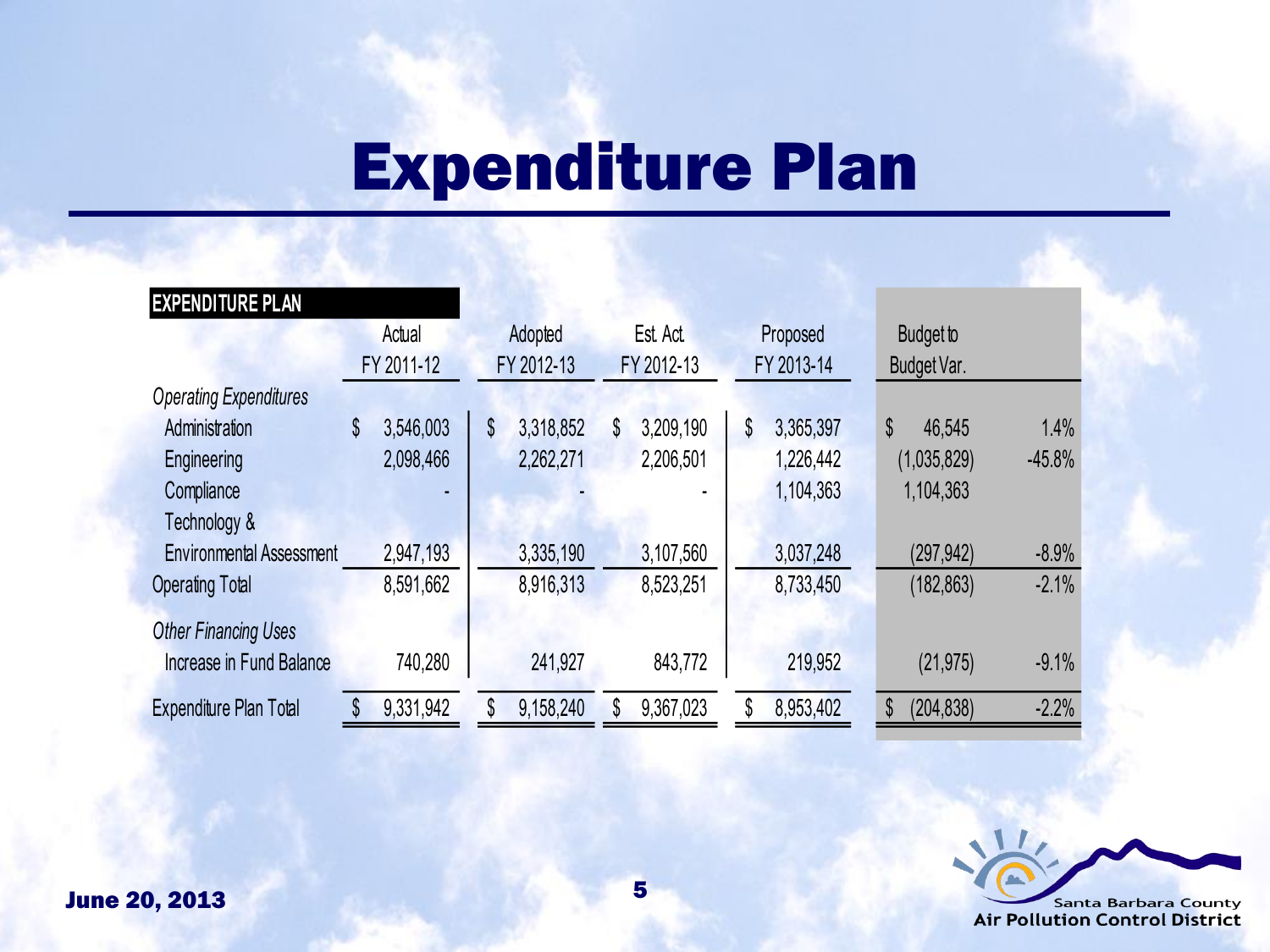## FY 2013-14 Major Efforts

- AB 32 Track GHG Scoping Plan 5-year update
- GHG Implement CARB early action measures for semi-conductor and landfill gas regulations
- Monitor EPA 5-year review of the federal 8-hour ozone standard
- Continue our full engagement into the marine vessel speed reduction initiative
- Adopt the 2013 Clean Air Plan and develop new and revised rules as required by the Plan
- Develop solutions to emission offsets availability and costs